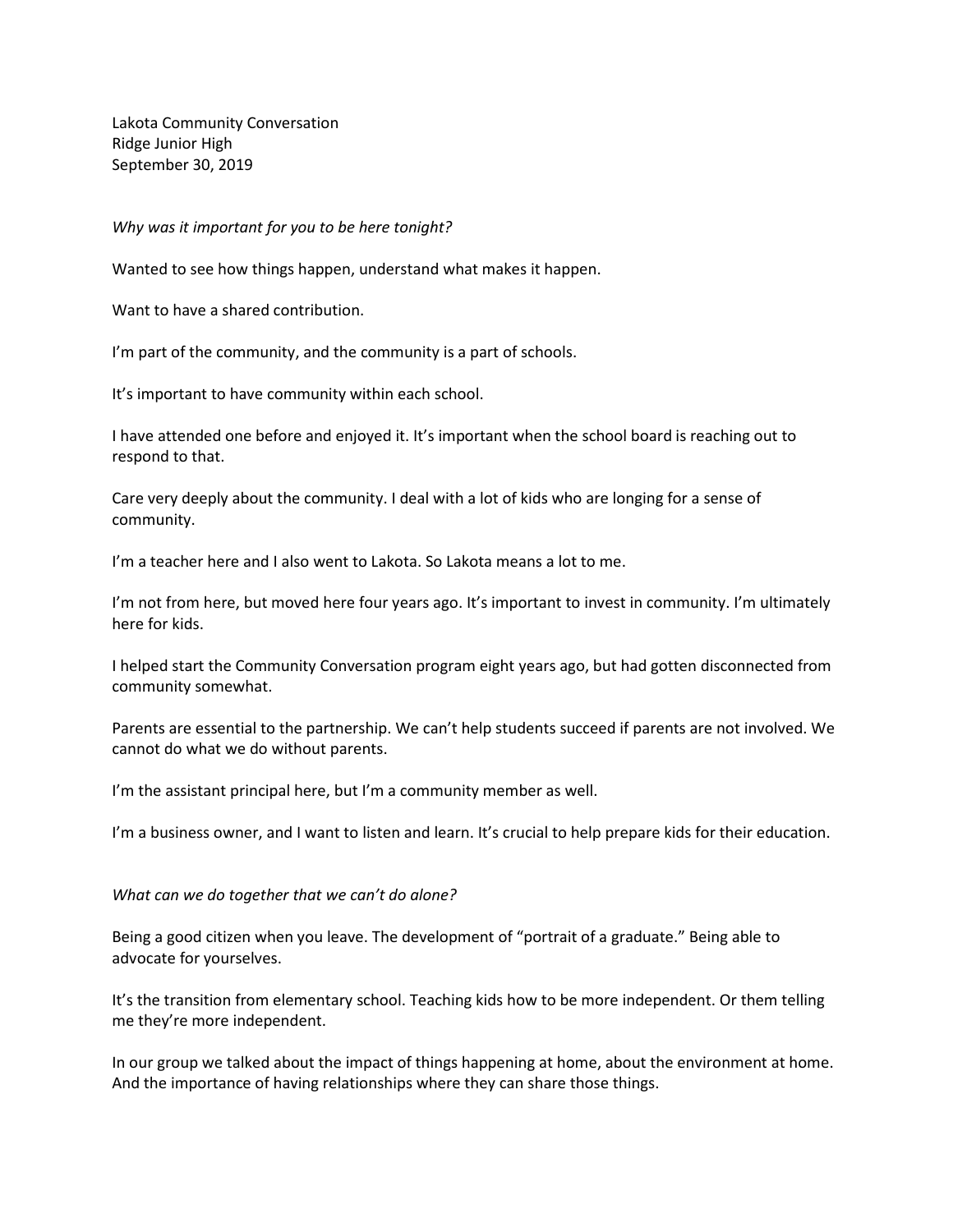Making sure everyone's heard. Making sure people can be heard.

To have a voice in my classes. Learning on paper versus hands-on learning. Having a voice in classroom work. We need to have a voice in the classroom.

Some students don't say much in class. It's important for that student to be supported, to bring out the quiet voices.

Building relationships to meet every kid's need.

Education of soft skills. The education on being a good citizen.

Parent engagement might be lower since now it's junior high.

Maybe our community has a lot of older folks. We could reach out to them and reinvigorate them about what we're doing

I wish we had a construction class, those opportunities for kids would be great.

We're not teaching to a test…we're here to teach fundamental life skills.

Parents and businesses could participate in mentorship programs. Even just residents.

In levy time so many residents say, "I don't have kids in school. Why should I vote for it?" Maybe it would help them to see what we're all about.

We did a bus tour before school starts. It was amazing to go to some communities and see the looks on the kids' faces when their teachers got off the bus.

It was kind of cool we went to them.

We talked a lot about mentoring with the high school, and with the elementaries (in the other direction). And what a good citizen is supposed to be like.

We also talked a lot about mentorships. That could be students mentoring students, or businesses mentoring students. A lot of times students just need to see what a good citizen looks like.

Peer learning. Doing research on their own, and then sharing it. Empowering students to have some selfdiscovery instead of us just telling them how to think and feel at this age. It means taking a step back sometimes.

It has helped a lot building vertical partnerships with elementary schools. Doing things like going to their PTA meetings. It's taking a big district and making it into a small one.

Have we ever reached out to companies (like Luxottica) to come and tutor students? Maybe some of the companies around us would be willing to do that.

Most valuable resource could be retired people.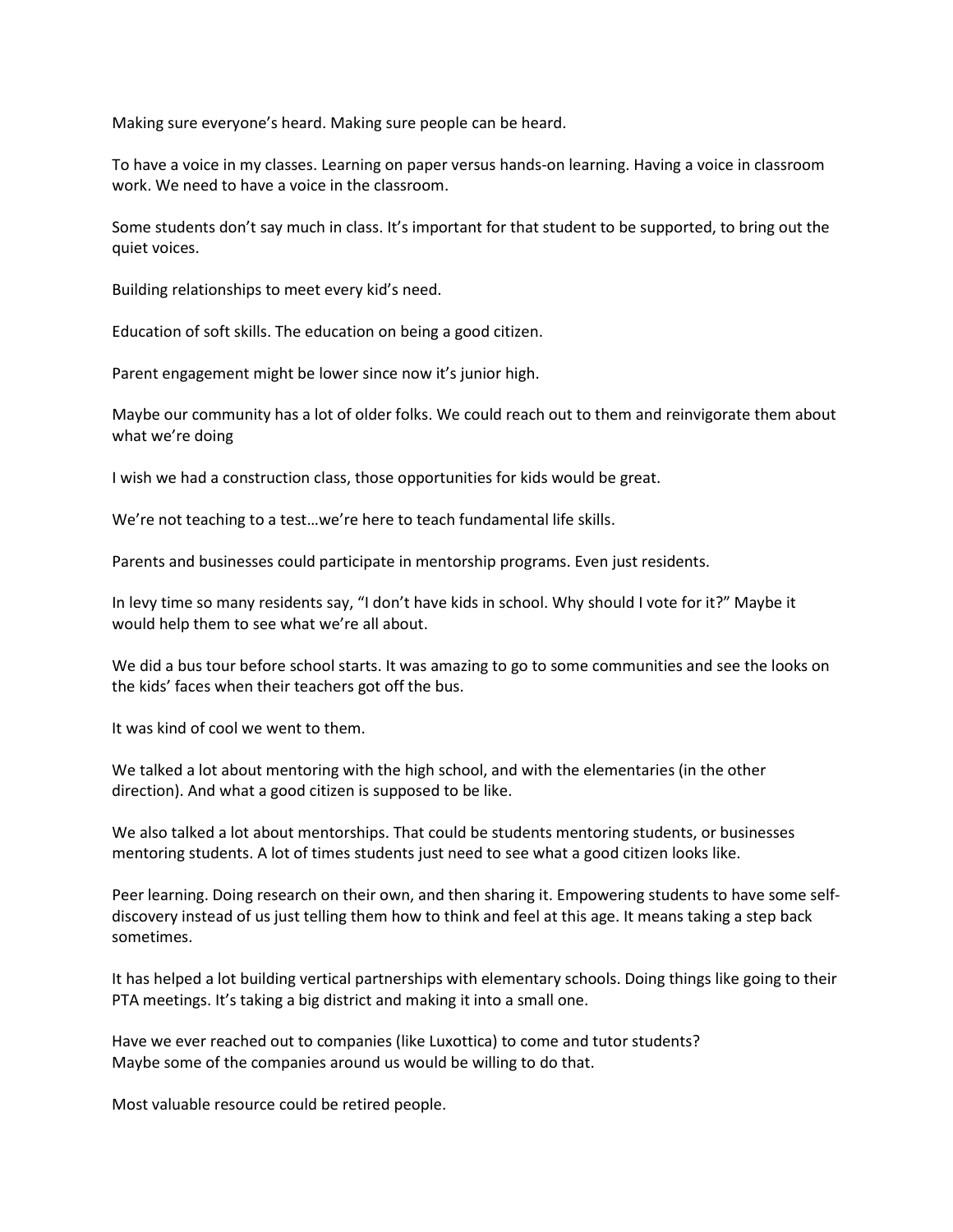The most exciting thing for them (students) is they finally had some choices when they got to junior high.

We still need a teacher in this digital world. We need a combination of great teachers and technology.

I was surprised at the high percentage of students taking classes at Butler Tech.

*In a sentence, what's possible if more stakeholder work is done together?*

Anything.

More efficient use of all our time.

A collaborative spirit.

Less stress on our students.

How I can communicate with those who don't have kids in school anymore, and get them to re-engage?

Keep an open mind, to remember all of this.

We all could have a shared vision.

We could understand decisions that others make.

Look at the whole individual, and not generalize about them. Recognize their contributions and special qualities, listen to what they need and how we can reach out and make those things happen. Continue to be intentional about shaping a culture that has capacity, to take ideas and position them to still pursue something that falls under that shared vision. It can be an expedited process, and not just a top down thing change.

Galvanize more people so more things can happen in a short time.

Find your thing that you care about the most.

Bother the people you need to bother to make it happen.

There's power in numbers. Actions speak louder than words.

When everyone comes together you are more comfortable. Sometimes people are nervous about putting something out there, like on Twitter, because they may be judged.

Everybody's winning when more are doing.